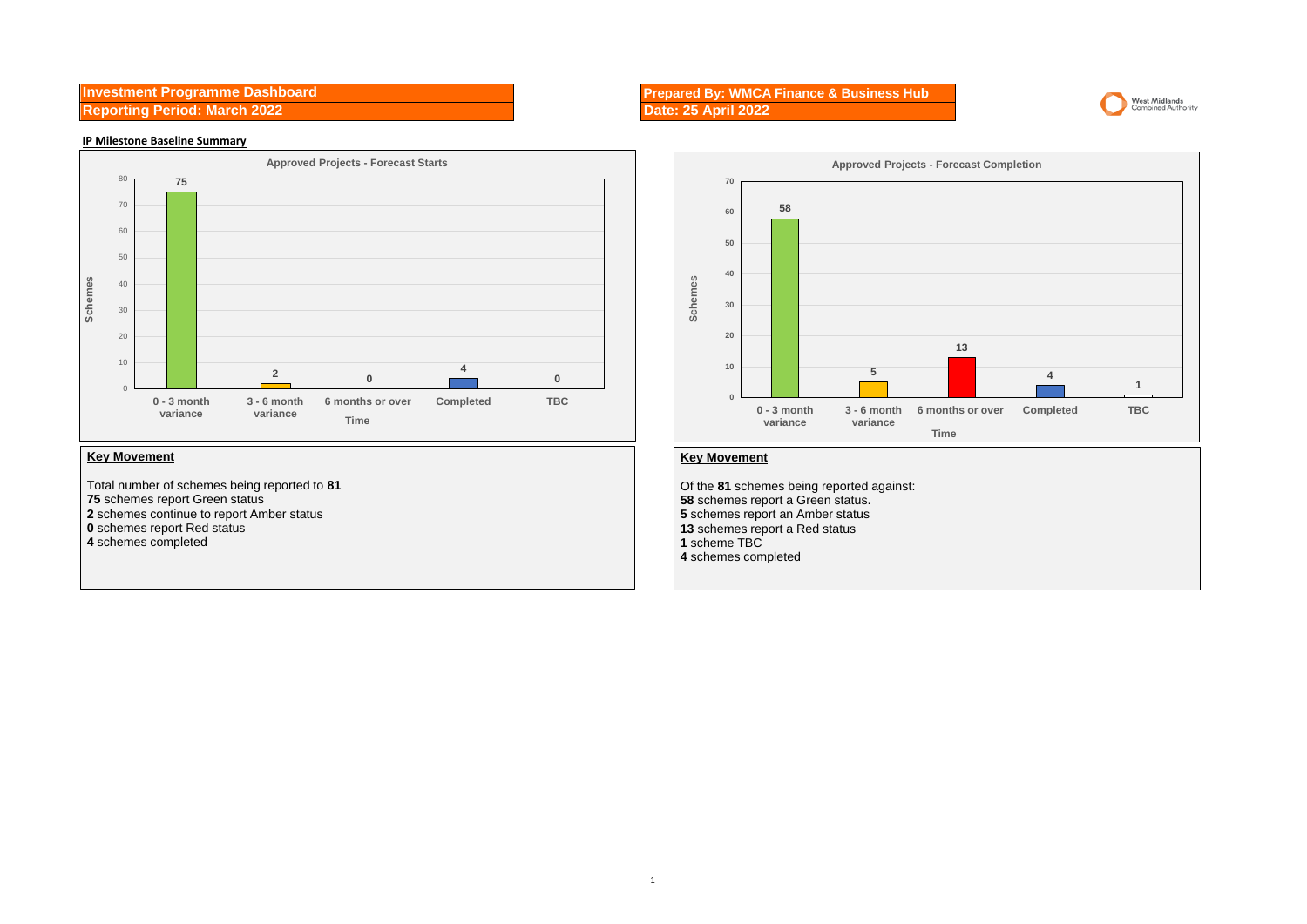| <b>IN FLIGHT: Committed Projects (with committed funding)</b>                                       |                                                        |                                                     |                                   |                                      |                              |                                                              |                                                |                                                 |                                                        |                                                    |                                                                                                                                 |
|-----------------------------------------------------------------------------------------------------|--------------------------------------------------------|-----------------------------------------------------|-----------------------------------|--------------------------------------|------------------------------|--------------------------------------------------------------|------------------------------------------------|-------------------------------------------------|--------------------------------------------------------|----------------------------------------------------|---------------------------------------------------------------------------------------------------------------------------------|
| Project                                                                                             | <b>Current</b><br><b>Business Case</b><br><b>Stage</b> | <b>Business</b><br>Case<br><b>Approval</b><br>Level | <b>BC Approval</b><br><b>Date</b> | Next BC &<br>Date<br><b>Expected</b> | <b>Committed</b><br>Sum (£m) | <b>Actual</b><br><b>WMCA</b><br><b>Spend to</b><br>Date (£m) | Approved<br><b>Start Date:</b><br><b>BC/FA</b> | Forecast/<br><b>Actual Start</b><br><b>Date</b> | Approved<br><b>Completion</b><br>Date:<br><b>BC/FA</b> | <b>Forecast / Actual</b><br><b>Completion Date</b> | <b>Comment</b>                                                                                                                  |
| <b>UKC Interchange</b>                                                                              |                                                        |                                                     |                                   |                                      |                              |                                                              |                                                |                                                 |                                                        |                                                    |                                                                                                                                 |
| <b>UGC Business Plan, UGC</b><br>Operating Costs - 7 Years to<br>31/03/23.                          | SOC                                                    | Investment<br>Board                                 | 13/02/2018                        | N/A                                  | 9.95                         | 7.34                                                         | 01/04/2016                                     | 01/04/2016                                      | 31/03/2023                                             | 31/03/2023                                         | UGC draw down of operating budget as agreed in<br>business case.                                                                |
| HS2 Hybrid Act Change (HS2<br>Parallel Designs)                                                     | OBC                                                    | Investment<br>Board                                 | 13/02/2018                        | N/A                                  | 9.80                         | 7.36                                                         | 30/03/2018                                     | 30/03/2018                                      | 30/07/2019                                             | 31/12/2025                                         | Forecast completion beyond approved date.<br>Change Request due to be submitted to WMCA<br>Assurance to extend completion date. |
| <b>HS2 Parallel Designs -</b><br><b>Automated People Mover</b><br>Alignment and Capacity<br>Upgrade | <b>FBC</b>                                             | Investment<br>Board                                 | 10/08/2020                        | N/A                                  | 5.75                         | 0.00                                                         | 10/08/2020                                     | 10/08/2020                                      | 31/03/2027                                             | 31/03/2027                                         |                                                                                                                                 |
| HS2 Parallel Designs - Hub<br>Movement and Connectivity                                             | SOC                                                    | <b>SLT</b>                                          | 26/08/2020                        | OBC<br><b>TBC</b>                    | 2.28                         | 0.18                                                         | 26/08/2020                                     | 26/08/2020                                      | 31/03/2023                                             | 31/03/2023                                         |                                                                                                                                 |
| HS2 Parallel Designs - Arden<br>Cross Multi-Storey Car Park<br>& Balancing Ponds                    | OBC                                                    | <b>WMCA Board</b>                                   | 23/07/2021                        | <b>FBC</b><br>2022/23                | 5.42                         | 2.02                                                         | 18/09/2020                                     | 18/09/2020                                      | 30/06/2023                                             | 30/06/2023                                         |                                                                                                                                 |
| <b>HS2 Parallel Designs -</b><br>Roundabout Overtrace                                               | <b>FBC</b>                                             | <b>WMCA Board</b>                                   | 13/09/2019                        | N/A                                  | 18.58                        | 7.37                                                         | 13/09/2019                                     | 13/09/2019                                      | 31/12/2022                                             | 31/12/2022                                         |                                                                                                                                 |
| <b>HS2 Parallel Designs -</b><br><b>Highway Pinch-Point</b><br>Improvements [NEC<br>Longabout]      | <b>FBC</b>                                             | WMCA Board 09/11/2019                               |                                   | N/A                                  | 2.15                         | 0.50                                                         | 04/01/2020                                     | 04/01/2020                                      | 31/05/2022                                             | 31/05/2022                                         | Change Request received Feb22 for additional funding<br>and extended completion date.                                           |
| Birmingham International<br>Station - Integrated Transport<br>Hub                                   | OBC                                                    | Investment<br>Board                                 | 30/04/2018                        | <b>FBC</b><br>Mar-21                 | 8.27                         | 6.10                                                         | 01/07/2021                                     | 01/07/2021                                      | 24/12/2025                                             | 24/12/2025                                         | 19/07/21: Project is on hold, pending funding discussion<br>with DfT                                                            |
| Strategy: Utilities, Land<br>Value, Car Parking                                                     | SOC                                                    |                                                     | 23/05/2017                        | OBC TBC                              | 0.24                         | 0.18                                                         | 31/03/2017                                     | 30/05/2017                                      | 31/07/2021                                             | 31/07/2021                                         | Completion date overdue.<br>Awaiting sponsor's request for a Change Request<br>(including several other projects).              |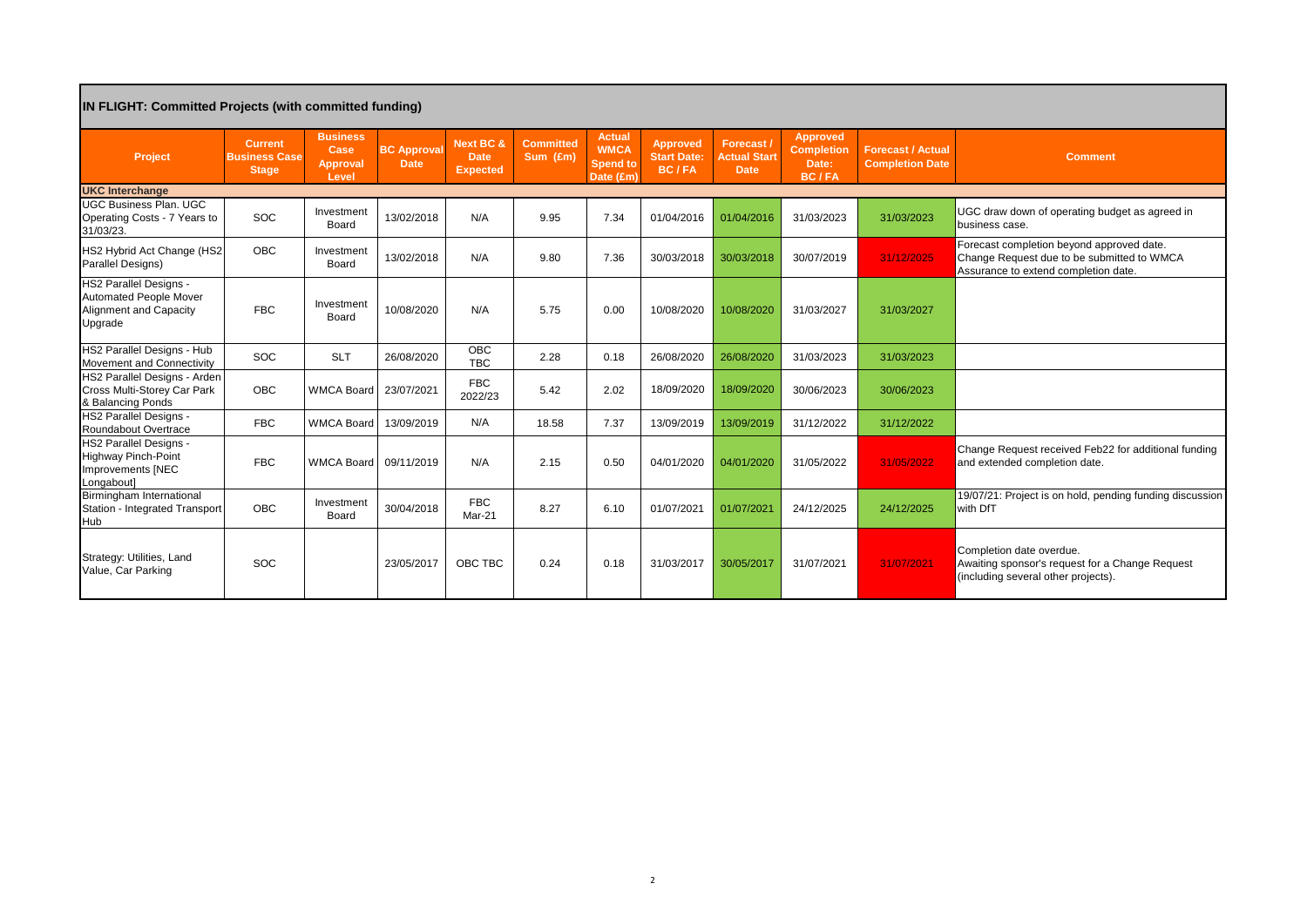| Project                                                            | <b>Current</b><br><b>Business Case</b><br><b>Stage</b> | <b>Business</b><br>Case<br>Approval<br>Level | <b>BC Approval</b><br><b>Date</b> | Next BC &<br>Date<br><b>Expected</b> | <b>Committed</b><br>Sum (£m) | Actual<br><b>WMCA</b><br><b>Spend to</b><br>Date (£m) | Approved<br><b>Start Date:</b><br><b>BC/FA</b> | Forecast/<br><b>Actual Start</b><br>Date | Approved<br><b>Completion</b><br>Date:<br><b>BC/FA</b> | <b>Forecast / Actual</b><br><b>Completion Date</b> | <b>Comment</b>                                                                                                                                  |
|--------------------------------------------------------------------|--------------------------------------------------------|----------------------------------------------|-----------------------------------|--------------------------------------|------------------------------|-------------------------------------------------------|------------------------------------------------|------------------------------------------|--------------------------------------------------------|----------------------------------------------------|-------------------------------------------------------------------------------------------------------------------------------------------------|
| <b>UKC Infrastructure</b>                                          |                                                        |                                              |                                   |                                      |                              |                                                       |                                                |                                          |                                                        |                                                    |                                                                                                                                                 |
| A45 Damson Parkway<br>Junction Improvements                        | <b>SOC</b>                                             | <b>SLT</b>                                   | 20/02/2019                        | <b>OBC</b><br>Oct - 21               | 1.30                         | 0.64                                                  | 20/09/2019                                     | 20/09/2019                               | 31/07/2022                                             | 31/07/2022                                         |                                                                                                                                                 |
| A34 Stratford Road<br><b>Enhancement Study</b>                     | SOC                                                    | <b>SLT</b>                                   | 19/09/2018                        | <b>OBC</b><br>Jul - 22               | 1.00                         | 0.51                                                  | 19/09/2018                                     | 19/09/2018                               | 30/04/2022                                             | 31/07/2022                                         | Forecast completion beyond approved date.<br>Change request due to be submitted to WMCA<br>Assurance to extend completion date.                 |
| A452 Chester Road<br><b>Enhancement Study</b>                      | <b>SOC</b>                                             | <b>SLT</b>                                   | 19/09/2018                        | OBC<br>Mar - 22                      | 1.11                         | 0.44                                                  | 19/09/2018                                     | 19/09/2018                               | 30/09/2022                                             | 31/03/2022                                         | Change request due to be submitted to WMCA<br>Assurance to accelerate completion date from Sep-22<br>to Mar-22.                                 |
| Solihull Town Centre Access<br>Improvements                        | <b>SOC</b>                                             | <b>SLT</b>                                   | 19/09/2018                        | <b>OBC</b><br>May - 21               | 2.72                         | 1.53                                                  | 19/09/2018                                     | 19/09/2018                               | 31/07/2022                                             | 31/07/2022                                         |                                                                                                                                                 |
| Wildlife Ways (A45 to Town<br>Centre Damson Parkway<br>Cycle Link) | <b>FBC</b>                                             | <b>WMCA Board</b>                            | 28/09/2018                        | N/A                                  | 2.47                         | 2.02                                                  | 01/10/2018                                     | 01/10/2018                               | 30/09/2023                                             | 31/12/2023                                         | Change request due to be submitted to WMCA<br>Assurance to extend completion date to Dec-23.                                                    |
| Birmingham Business Park<br>Southern Access                        | <b>SOC</b>                                             | Investment<br>Board                          | 06/10/2017                        | N/A                                  | 0.05                         | 0.02                                                  | 06/10/2017                                     | 06/10/2017                               | 31/12/2019                                             | 31/03/2022                                         | Forecast completion beyond approved date.<br>Change Request due to be submitted to WMCA<br>Assurance to extend completion date.                 |
| Solihull Town Centre Public<br>Realm Improvement scheme            | <b>SOC</b>                                             | Investment<br>Board                          | 06/10/2017                        | <b>OBC</b><br>Jul - 22               | 0.53                         | 0.30                                                  | 06/10/2017                                     | 06/10/2017                               | 31/07/2021                                             | 31/07/2022                                         | Forecast completion beyond approved date.<br>Change Request due to be submitted to WMCA<br>Assurance to extend completion date.                 |
| Kingshurst Village Centre                                          | OBC                                                    | Investment<br>Board                          | 15/06/2020                        | <b>FBC</b><br>Jul - 22               | 5.69                         | 3.63                                                  | 15/06/2020                                     | 15/06/2020                               | 28/02/2022                                             | 31/07/2022                                         | Forecast completion beyond approved date.<br>Change Request due to be submitted to WMCA<br>Assurance to extend completion date.                 |
| Chelmsley Wood Town<br>Centre                                      | <b>SOC</b>                                             | Investment<br>Board                          | 06/10/2017                        | <b>OBC</b><br>Sep - 22               | 3.40                         | 2.27                                                  | 06/10/2017                                     | 06/10/2017                               | 12/12/2021                                             | 30/09/2022                                         | Forecast completion beyond approved date.<br>Change Request due to be submitted to WMCA<br>Assurance to extend completion date.                 |
| <b>Accelerating Housing</b><br>Delivery - Simon Digby              | <b>OBC</b>                                             | Investment<br>Board                          | 06/10/2017                        | <b>FBC</b><br>Jun - 23               | 1.12                         | 0.80                                                  | 06/10/2017                                     | 06/10/2017                               | 30/04/2021                                             | 15/12/2021                                         | No further business case development to be funded by<br><b>WMCA Investment Programme.</b><br>Team checking status with the Sponsor for closure. |
| Walking, Cycling & Green<br>Infrastructure Investment<br>Programme | <b>SOC</b>                                             | Investment<br>Board                          | 20/08/2018                        | OBC *2<br>Mar - 22                   | 0.80                         | 0.49                                                  | 20/08/2018                                     | 20/08/2018                               | 31/05/2021                                             | 31/03/2022                                         | Forecast completion beyond approved date.<br>Change Request due to be submitted to WMCA<br>Assurance to extend completion date.                 |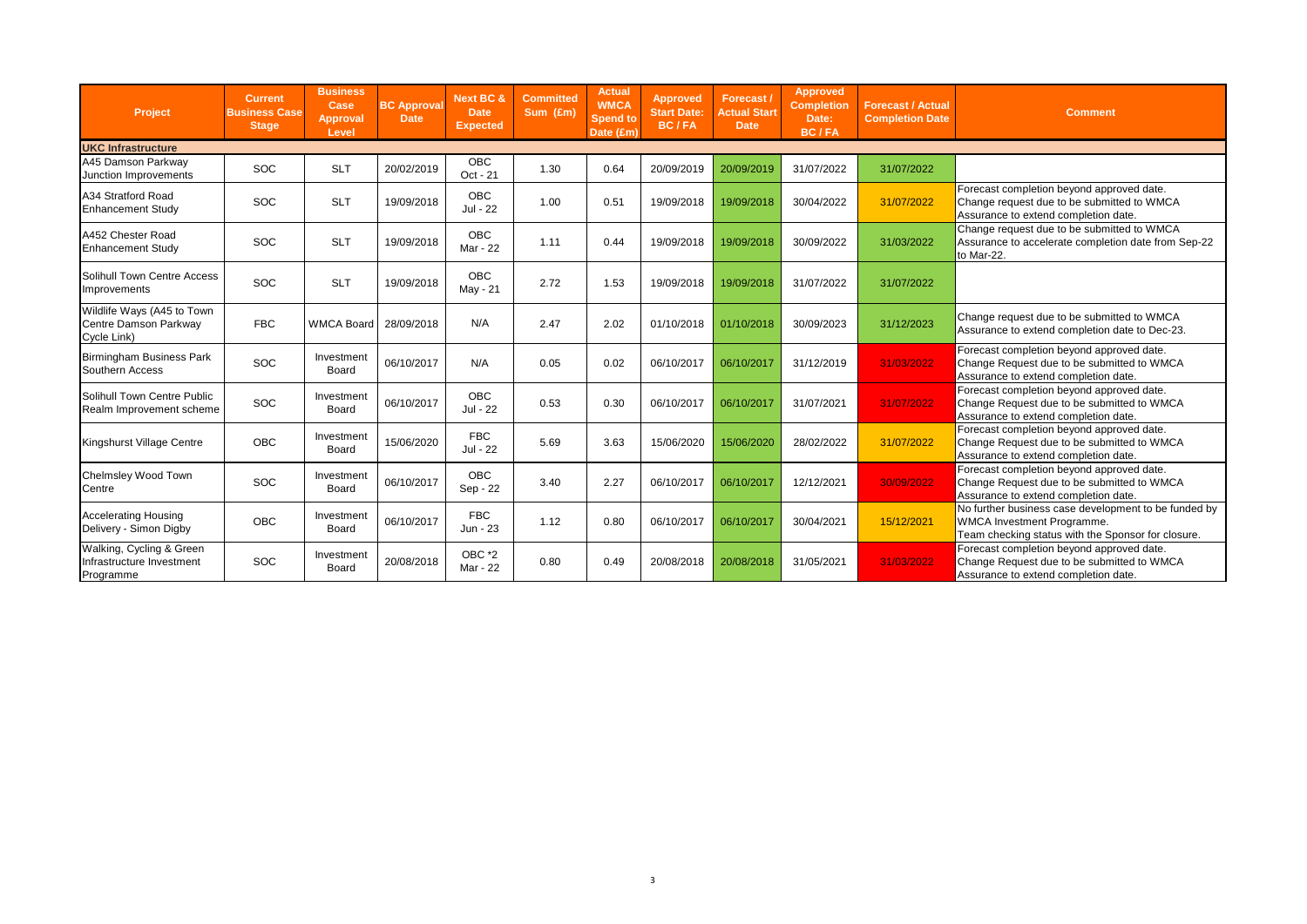| Project                                                                                                                 | <b>Current</b><br><b>Business Case</b><br><b>Stage</b> | <b>Business</b><br>Case<br>Approval<br>Level | <b>BC Approval</b><br><b>Date</b> | <b>Next BC &amp;</b><br><b>Date</b><br><b>Expected</b> | <b>Committed</b><br>Sum (£m) | <b>Actual</b><br><b>WMCA</b><br><b>Spend to</b><br>Date (£m) | Approved<br><b>Start Date:</b><br>BC/FA | Forecast/<br><b>Actual Start</b><br><b>Date</b> | Approved<br><b>Completion</b><br>Date:<br><b>BC/FA</b> | <b>Forecast / Actual</b><br><b>Completion Date</b> | <b>Comment</b>                                                                                                                                                 |
|-------------------------------------------------------------------------------------------------------------------------|--------------------------------------------------------|----------------------------------------------|-----------------------------------|--------------------------------------------------------|------------------------------|--------------------------------------------------------------|-----------------------------------------|-------------------------------------------------|--------------------------------------------------------|----------------------------------------------------|----------------------------------------------------------------------------------------------------------------------------------------------------------------|
| UKC Hub Access and<br><b>Transport Modelling</b><br>Programme                                                           | SOC                                                    | Investment<br>Board                          | 20/08/2018                        | <b>SOC</b><br>Jul - 22                                 | 0.46                         | 0.44                                                         | 20/08/2018                              | 20/08/2018                                      | 31/10/2020                                             | 31/07/2022                                         | Forecast completion beyond approved date.<br>Change Request due to be submitted to WMCA<br>Assurance to extend completion date.                                |
| Solihull Station Integrated<br><b>Transport Hub</b>                                                                     | <b>SOC</b>                                             | Investment<br>Board                          | 20/08/2018                        | <b>OBC</b><br>Dec - 21                                 | 2.08                         | 1.22                                                         | 20/08/2018                              | 20/08/2018                                      | 31/03/2021                                             | 31/12/2021                                         | Forecast completion beyond approved date.<br>Change Request due to be submitted to WMCA<br>Assurance to extend completion date.                                |
| Solihull Town Centre -<br>Development & Investment                                                                      | <b>SOC</b>                                             | Investment<br>Board                          | 20/08/2018                        | OBC<br>Sept-22                                         | 1.85                         | 1.81                                                         | 20/08/2018                              | 20/08/2018                                      | 30/09/2022                                             | 31/10/2022                                         | Change Request approved by Statutory Officers to<br>extend completion date to Oct-22 and notifying us of<br>projects falling within the schemes going forward. |
| <b>Accelerated Housing Delivery</b><br><b>Utilising Solihull Assets</b>                                                 | <b>SOC</b>                                             | Investment<br>Board                          | 20/08/2018                        | <b>OBC</b><br>Jan - 22                                 | 2.82                         | 2.06                                                         | 20/08/2018                              | 20/08/2018                                      | 31/01/2022                                             | 31/12/2022                                         | Change Request approved by Statutory Officers to<br>extend completion date to Dec-22 and notifying us of<br>projects falling within the schemes going forward. |
| Playing Pitch Implementation<br>Strategy                                                                                | <b>SOC</b>                                             | SOP                                          | 13/01/2022                        | <b>OBC</b><br>Aug - 22                                 | 0.34                         | 0.00                                                         | 13/01/2022                              | 13/01/2022                                      | 31/08/2022                                             | 31/08/2022                                         | Spin-off of Project 31317, with no additional funding<br>commitment from WMCA.                                                                                 |
| Inclusive Growth - Securing<br>Social Value                                                                             | <b>SOC</b>                                             | Investment<br>Board                          | 20/08/2018                        | <b>FBC</b><br>Jun - 22                                 | 1.24                         | 0.51                                                         | 20/08/2018                              | 20/08/2018                                      | 30/06/2022                                             | 30/06/2022                                         |                                                                                                                                                                |
| Sustainable Energy -<br>Enabling Clean Growth and<br>Mobility                                                           | <b>SOC</b>                                             | Investment<br>Board                          | 20/08/2018                        | <b>OBC</b><br>Mar - 23                                 | 0.62                         | 0.41                                                         | 20/08/2018                              | 20/08/2018                                      | 31/03/2023                                             | 31/03/2023                                         |                                                                                                                                                                |
| Sustainable Energy - UKC<br>Hub Low Carbon Heat<br>Network                                                              | <b>SOC</b>                                             | Investment<br>Board                          | 20/08/2018                        | OBC TBC                                                | 0.17                         | 0.04                                                         | 20/08/2018                              | 20/08/2018                                      | 30/09/2022                                             | 30/09/2022                                         |                                                                                                                                                                |
| Low Carbon Future Mobility                                                                                              | <b>SOC</b>                                             | Investment<br>Board                          | 20/08/2018                        | <b>SOC</b><br>May - 21                                 | 0.52                         | 0.33                                                         | 20/08/2018                              | 20/08/2018                                      | 31/12/2023                                             | 31/12/2023                                         | 27/08/21: Statutory Officer approved SOC to provide<br>additional funding of up to £150k from WMCA<br>Investment Programme in order to progress to OBC.        |
| UK Central Infrastructure -<br>Sustainable Energy - Solihull<br>Town Centre Low Carbon<br><b>Energy Network</b>         | <b>OBC</b>                                             | Investment<br>Board                          | 15/06/2020                        | <b>FBC</b><br>Mar - 22                                 | 2.47                         | 1.12                                                         | 15/06/2020                              | 15/06/2020                                      | 31/01/2023                                             | 31/03/2022                                         | Change due to be submitted May-21 to WMCA<br>Assurance to accelerate completion date to Mar-22.                                                                |
| UK Central Infrastructure -<br>Local Strategic Network<br>Resilience: Connectivity and<br><b>Enhancements Programme</b> | <b>SOC</b>                                             | <b>SLT</b>                                   | 18/03/2020                        | <b>OBC</b><br>Mar - 21<br>Apr - 22<br>Oct - 22         | 1.12                         | 0.62                                                         | 18/03/2020                              | 18/03/2020                                      | 28/02/2022                                             | 31/10/2022                                         | Forecast completion beyond approved date.<br>Change Request due to be submitted to WMCA<br>Assurance to extend completion date.                                |
| <b>Smarter Resilient Assets</b><br>(SRA)                                                                                | <b>OBC</b>                                             | <b>SLT</b>                                   | 12/11/2021                        | <b>FBC</b>                                             | 0.00                         | 0.00                                                         | 12/11/2021                              | 12/11/2021                                      | 28/02/2022                                             | 28/02/2022                                         | First (of three) OBCs from SOC '31313 UK Central<br>Infrastructure - Local Strategic Network Resilience:<br>Connectivity and Enhancements Programme'           |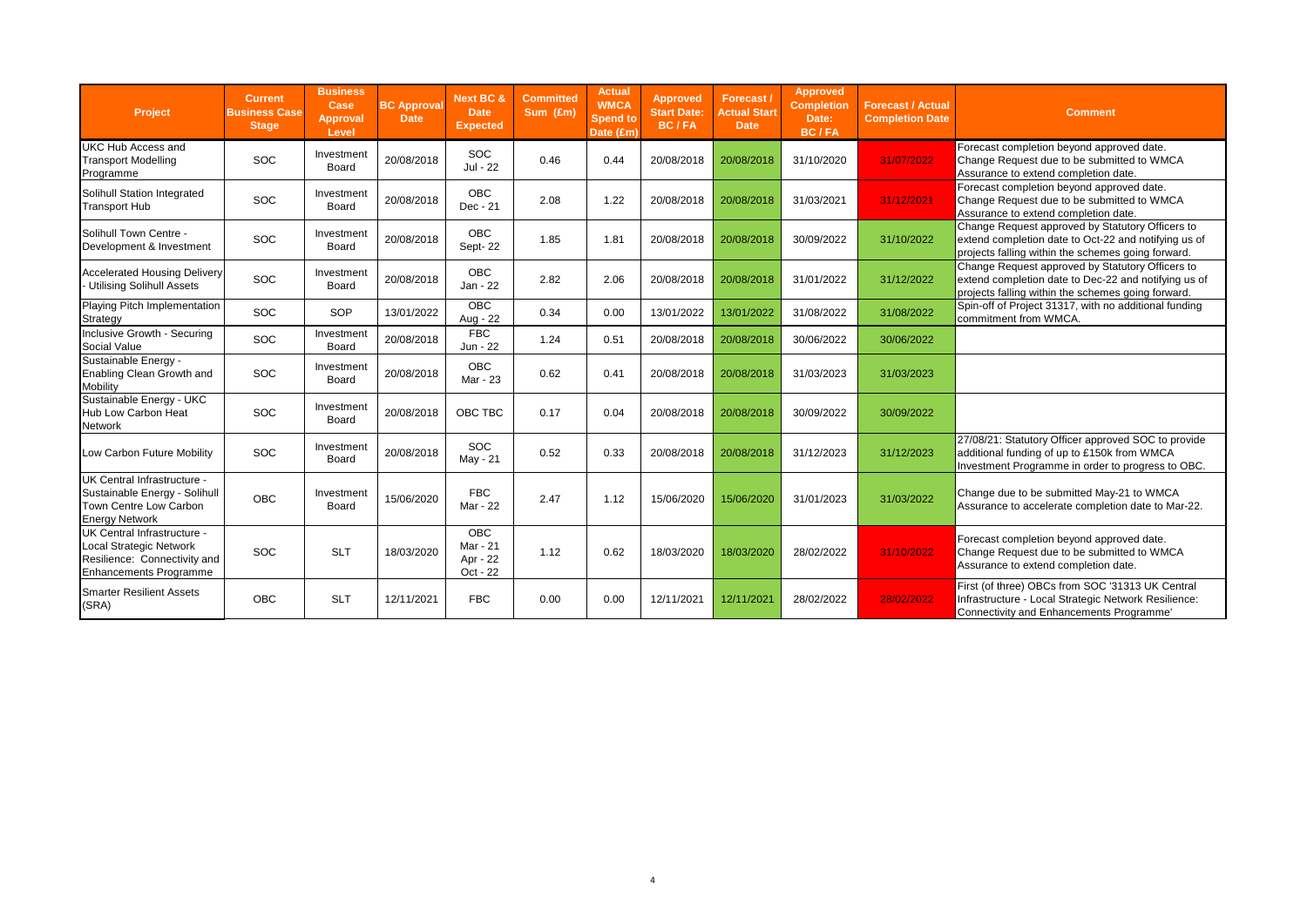| Project                                                    | <b>Current</b><br><b>Business Case</b><br><b>Stage</b> | <b>Business</b><br>Case<br><b>Approval</b><br>Level | <b>BC Approval</b><br><b>Date</b> | <b>Next BC &amp;</b><br><b>Date</b><br><b>Expected</b> | Committed<br>Sum (£m)                         | <b>Actual</b><br><b>WMCA</b><br><b>Spend to</b><br>Date (£mˈ | <b>Approved</b><br><b>Start Date:</b><br>BC/FA | Forecast/<br><b>Actual Start</b><br><b>Date</b> | <b>Approved</b><br><b>Completion</b><br>Date:<br><b>BC/FA</b> | <b>Forecast / Actual</b><br><b>Completion Date</b> | <b>Comment</b>                                                                                                                                                                                                             |
|------------------------------------------------------------|--------------------------------------------------------|-----------------------------------------------------|-----------------------------------|--------------------------------------------------------|-----------------------------------------------|--------------------------------------------------------------|------------------------------------------------|-------------------------------------------------|---------------------------------------------------------------|----------------------------------------------------|----------------------------------------------------------------------------------------------------------------------------------------------------------------------------------------------------------------------------|
| <b>Coventry City Centre First</b>                          |                                                        |                                                     |                                   |                                                        |                                               |                                                              |                                                |                                                 |                                                               |                                                    |                                                                                                                                                                                                                            |
| City Centre First - Coventry<br><b>Station Master Plan</b> | <b>FBC</b>                                             | <b>WMCA Board</b>                                   | 09/03/2018                        | N/A                                                    | 39.40                                         | 35.42                                                        | 30/06/2018                                     | 31/10/2018                                      | 31/03/2023                                                    | 28/12/2022                                         |                                                                                                                                                                                                                            |
| <b>Coventry City Centre First</b>                          | <b>FBC</b>                                             | WMCA Board 28/06/2019                               |                                   | N/A                                                    | 31.60                                         | 31.42                                                        | 31/10/2019                                     | 31/10/2019                                      | 30/06/2021                                                    | 01/04/2023                                         |                                                                                                                                                                                                                            |
| <b>Coventry Regeneration</b>                               |                                                        |                                                     |                                   |                                                        |                                               |                                                              |                                                |                                                 |                                                               |                                                    |                                                                                                                                                                                                                            |
| Coventry City Centre South                                 | <b>FBC</b>                                             | <b>WMCA Board</b>                                   | 08/02/2018                        | N/a                                                    | 98.75                                         | 14.25                                                        | 07/03/2018                                     | 07/03/2018                                      | 30/09/2024                                                    | 31/07/2025                                         | Change Request expected from Sponsor by mid-2022.                                                                                                                                                                          |
| Coventry Friargate Business<br><b>District Phase 1</b>     | <b>FBC</b>                                             | <b>WMCA Board</b>                                   | 30/09/2018                        | N/a                                                    | 51.20                                         | 18.24                                                        | 30/09/2020                                     | 25/11/2020                                      | 30/12/2030                                                    | 30/12/2030                                         |                                                                                                                                                                                                                            |
| <b>Coventry South Interchange</b>                          |                                                        |                                                     |                                   |                                                        |                                               |                                                              |                                                |                                                 |                                                               |                                                    |                                                                                                                                                                                                                            |
| A46 Stoneleigh Junction<br>(A46 Link Road Phase 1)         | <b>FBC</b>                                             | <b>WMCA Board</b>                                   | 14/09/2018                        | N/a                                                    | 6.60                                          | 0.00                                                         | 19/11/2020                                     | 19/11/2020                                      | 31/03/2023                                                    | 31/03/2023                                         |                                                                                                                                                                                                                            |
| A46 Link Road Phase 2<br>Strategic Link]                   | SOC                                                    | <b>SLT</b>                                          | 26/06/2017                        | OBC<br><b>Jun-21</b>                                   | 0.35                                          | 0.00                                                         | 26/06/2017                                     | 26/06/2017                                      | 31/03/2026                                                    | 31/03/2026                                         |                                                                                                                                                                                                                            |
| A46 Link Road Phase 3<br>[Solihull]                        | SOC                                                    | <b>SLT</b>                                          | 26/06/2017                        | OBC<br>Q4 -21                                          | 0.10                                          | 0.05                                                         | 26/06/2017                                     | 26/06/2017                                      | 31/03/2026                                                    | 31/03/2026                                         |                                                                                                                                                                                                                            |
| Coventry South Interchange                                 | SOC                                                    | <b>SLT</b>                                          | 26/06/2017                        | OBC                                                    | 0.05                                          | 0.04                                                         | 26/07/2017                                     | 26/07/2017                                      | 31/01/2022                                                    | 31/01/2022                                         |                                                                                                                                                                                                                            |
| <b>Tile Hill Station</b><br>Improvements                   | SOC                                                    | <b>SLT</b>                                          | 26/06/2017                        | OBC<br><b>Nov-21</b>                                   | 0.30                                          | 0.29                                                         | 26/07/2017                                     | 26/07/2017                                      | 31/03/2022                                                    | 31/03/2022                                         |                                                                                                                                                                                                                            |
| <b>Coventry North</b>                                      |                                                        |                                                     |                                   |                                                        |                                               |                                                              |                                                |                                                 |                                                               |                                                    |                                                                                                                                                                                                                            |
| M6 Junction 3 improvements                                 | SOC                                                    | <b>SLT</b>                                          | 20/02/2018                        | OBC<br><b>Nov-20</b>                                   | 0.10                                          | 0.10                                                         | 02/04/2025                                     | 02/04/2025                                      | 30/03/2028                                                    | 30/03/2028                                         |                                                                                                                                                                                                                            |
| Kersley Link Road                                          | SOC                                                    | <b>SLT</b>                                          | 21/02/2018                        | OBC<br><b>Nov-20</b>                                   | 0.10                                          | 0.10                                                         | 01/04/2021                                     | 01/04/2021                                      | 29/03/2024                                                    | 29/03/2024                                         |                                                                                                                                                                                                                            |
| <b>Coventry VLR</b>                                        |                                                        |                                                     |                                   |                                                        |                                               |                                                              |                                                |                                                 |                                                               |                                                    |                                                                                                                                                                                                                            |
| Very Light Rail                                            | SOC                                                    | <b>WMCA Board</b>                                   | 27/11/2017                        | OBC<br>10/09/2021                                      | 12.20                                         | 11.66                                                        | 27/11/2017                                     | 27/11/2017                                      | 31/03/2022                                                    | 01/10/2022                                         | Change Request due from Sponsor to change eligible<br>expenditure and to extend completion date.                                                                                                                           |
| <b>Coventry Programme</b>                                  |                                                        |                                                     |                                   |                                                        |                                               |                                                              |                                                |                                                 |                                                               |                                                    |                                                                                                                                                                                                                            |
| City of Culture Trust 2021                                 | <b>FBC</b>                                             | WMCA Board                                          | 13/09/2019                        | N/a                                                    | 4.00                                          | 4.00                                                         | 13/09/2019                                     | 13/09/2019                                      | 31/03/2022                                                    | 31/05/2022                                         | Approved completion date current quarter, 100% of<br>committed funds spent.<br>Due to the pandemic the events started in May 2021<br>and are due to finish in May 2022 (instead of in Dec<br>2021 as initially previewed). |
| <b>UK Battery Industrialisation</b><br>Centre [UK BIC]     | <b>FBC</b>                                             | <b>WMCA Board</b>                                   | 13/09/2019                        | N/a                                                    | Up to £2.80m<br>Interest<br>(£18.00m<br>Loan) | 18.00                                                        | 31/03/2018                                     | 31/03/2018                                      | 31/12/2033                                                    | 31/12/2033                                         |                                                                                                                                                                                                                            |
| Coventry Electric Bus City                                 | <b>FBC</b>                                             | WMCA Board 19/03/2021                               |                                   | N/a                                                    | 5.00                                          | 0.18                                                         | 19/03/2021                                     | 19/03/2021                                      | 31/03/2025                                                    | 31/03/2025                                         |                                                                                                                                                                                                                            |
| <b>Sprint</b>                                              |                                                        |                                                     |                                   |                                                        |                                               |                                                              |                                                |                                                 |                                                               |                                                    |                                                                                                                                                                                                                            |
| Sprint Hagley Road - Phase<br>2 Dudley & Halesowen         | SOC                                                    | <b>SLT</b>                                          | 09/01/2018                        | OBC<br>01/12/2021                                      | 2.90                                          | 0.33                                                         | 06/09/2022                                     | 01/12/2022                                      | 01/12/2025                                                    | 01/12/2025                                         |                                                                                                                                                                                                                            |
| Sprint - Birmingham to<br><b>Sutton Coldfield</b>          | SOC                                                    | <b>SLT</b>                                          | 23/05/2017                        | OBC<br>TBC                                             | 1.23                                          | 1.23                                                         | 23/05/2017                                     | 23/05/2017                                      | 01/08/2022                                                    | 01/08/2022                                         | Programme team confirmed OBC stage is paused<br>pending confirmation of patronage and external factors.                                                                                                                    |
| Sprint - A34 Walsall to<br>Birmingham                      | <b>FBC</b>                                             | <b>WMCA Board</b>                                   | 14/02/2020                        | N/a                                                    | 22.10                                         | 22.10                                                        | 01/02/2020                                     | 01/03/2020                                      | 31/03/2022                                                    | 31/03/2022                                         |                                                                                                                                                                                                                            |
| Sprint - Birmingham to<br>Longbridge                       | SOC                                                    | <b>SLT</b>                                          | 17/08/2017                        | OBC<br>01/12/2022                                      | 0.30                                          | 0.13                                                         | 01/12/2023                                     | 01/12/2023                                      | 01/12/2026                                                    | 01/12/2026                                         |                                                                                                                                                                                                                            |
| Sprint - Hall Green to<br>Interchange via Solihull         | SOC                                                    | <b>SLT</b>                                          | 22/11/2017                        | OBC<br>01/12/2023                                      | 0.30                                          | 0.09                                                         | 01/12/2024                                     | 01/12/2024                                      | 31/03/2028                                                    | 31/03/2028                                         |                                                                                                                                                                                                                            |
| Sprint - A45 Birmingham to<br>Airport and Solihull         | <b>FBC</b>                                             | <b>WMCA Board</b>                                   | 14/02/2020                        | N/a                                                    | 20.20                                         | 4.41                                                         | 01/02/2020                                     | 01/03/2020                                      | 31/03/2022                                                    | 31/03/2022                                         |                                                                                                                                                                                                                            |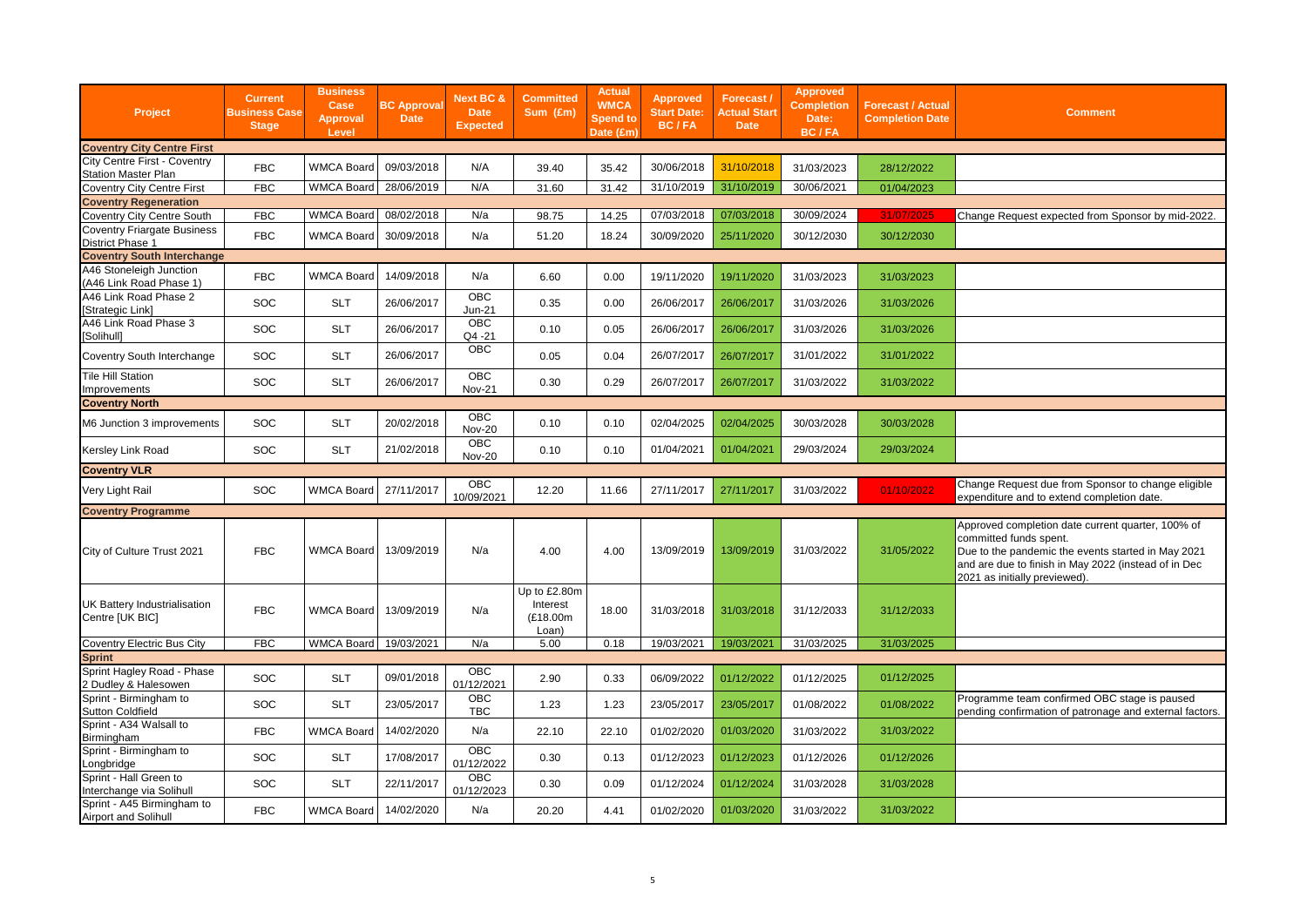| Project                                                                     | <b>Current</b><br><b>Business Case</b><br><b>Stage</b> | <b>Business</b><br>Case<br><b>Approval</b><br>Level | <b>BC Approval</b><br><b>Date</b> | Next BC &<br>Date<br><b>Expected</b> | <b>Committed</b><br>Sum (£m) | <b>Actual</b><br><b>WMCA</b><br><b>Spend to</b><br>Date (£m) | <b>Approved</b><br><b>Start Date:</b><br>BC/FA | Forecast /<br><b>Actual Start</b><br>Date | Approved<br><b>Completion</b><br>Date:<br><b>BC/FA</b> | <b>Forecast / Actual</b><br><b>Completion Date</b> | <b>Comment</b>                                                                                                                                                                                                                               |
|-----------------------------------------------------------------------------|--------------------------------------------------------|-----------------------------------------------------|-----------------------------------|--------------------------------------|------------------------------|--------------------------------------------------------------|------------------------------------------------|-------------------------------------------|--------------------------------------------------------|----------------------------------------------------|----------------------------------------------------------------------------------------------------------------------------------------------------------------------------------------------------------------------------------------------|
| <b>Metro Programme</b>                                                      |                                                        |                                                     |                                   |                                      |                              |                                                              |                                                |                                           |                                                        |                                                    |                                                                                                                                                                                                                                              |
| Metro East Birmingham -<br>Solihull (EBS)                                   | <b>SOC</b>                                             | Investment<br>Board                                 | 07/07/2017                        | OBC<br><b>TBC</b>                    | 10.20                        | 9.70                                                         | 07/07/2017                                     | 07/07/2017                                | TBC                                                    | <b>TBC</b>                                         | An OBC was produced for DfT review in Sep 2017.<br>Since then scheme has been on hold until further<br>development funding is made available.                                                                                                |
| Metro:<br><b>Bilston Road Track</b><br>Replacement Phase 2                  | <b>FBC</b>                                             | <b>WMCA Board</b>                                   | 17/02/2017                        | N/a                                  | 15.03                        | 13.93                                                        | 01/01/2017                                     | 01/01/2017                                | 31/12/2017                                             | 31/12/2017                                         | Project complete. Some budget retained to settle<br>snagging issues with the contractor. Once this is<br>resolved the project will be fully marked as complete.                                                                              |
| Metro Birmingham Eastside<br>Extension                                      | <b>FBC</b>                                             | <b>WMCA Board</b>                                   | 14/02/2020                        | N/A                                  | 18.50                        | 0.00                                                         | 02/01/2020                                     | 01/06/2020                                | 31/07/2025                                             | 31/12/2025                                         |                                                                                                                                                                                                                                              |
| Metro Centenary Square<br>Extension                                         | <b>FBC</b>                                             | <b>WMCA Board</b>                                   | 17/03/2017                        | N/A                                  | 63.10                        | 63.10                                                        | 07/04/2017                                     | 07/05/2017                                | 21/12/2021                                             | 21/12/2021                                         | Project complete. Evaluation to be carried out                                                                                                                                                                                               |
| Metro Wolverhampton<br>Interchange                                          | <b>FBC</b>                                             | <b>WMCA Board</b>                                   | 01/12/2018                        | N/A                                  | 27.40                        | 23.38                                                        | 01/12/2018                                     | 01/12/2018                                | 31/03/2022                                             | 31/03/2022                                         |                                                                                                                                                                                                                                              |
| Metro Wednesbury to<br><b>Brierley Hill Extension</b>                       | <b>FBC</b>                                             | <b>WMCA Board</b>                                   | 19/03/2019                        | N/A                                  | 103.00                       | 0.08                                                         | 04/11/2019                                     | 04/11/2019                                | 31/12/2023                                             | 31/12/2023                                         |                                                                                                                                                                                                                                              |
| <b>Rail Programme</b>                                                       |                                                        |                                                     |                                   |                                      |                              |                                                              |                                                |                                           |                                                        |                                                    |                                                                                                                                                                                                                                              |
| Rail - Sutton Coldfield<br>Gateway                                          | <b>SOC</b>                                             | <b>SLT</b>                                          | 12/10/2017                        | OBC<br>Feb-21                        | 0.87                         | 0.33                                                         | 12/10/2017                                     | 12/10/2017                                | 31/03/2023                                             | 31/03/2023                                         | Change request approved 02/09/2021 by Executive<br>Director Approval (in line with SAF) to drawdown of<br>£500k in order to progress to OBC.<br>Change Request approved 18/02/2022 to extend the<br>duration of the project March 31st 2023. |
| Rail - Walsall to<br><b>Wolverhampton Local</b><br>Enhancements (Package 1) | <b>FBC</b>                                             | <b>WMCA Board</b>                                   | 15/01/2021                        | N/A                                  | 15.99                        | 11.49                                                        | 30/11/2019                                     | 30/11/2019                                | 30/03/2023                                             | 30/03/2023                                         |                                                                                                                                                                                                                                              |
| Rail - Camp Hill Line Local<br>Enhancements (Package 2)                     | <b>FBC</b>                                             | <b>WMCA Board</b>                                   | 15/01/2021                        | N/A                                  | 36.35                        | 8.96                                                         | 30/11/2019                                     | 30/11/2019                                | 31/12/2023                                             | 31/12/2023                                         |                                                                                                                                                                                                                                              |
| Perry Barr Railway Station<br>and Bus Interchange                           | <b>FBC</b>                                             | <b>WMCA Board</b>                                   | 15/01/2021                        | N/A                                  | 9.54                         | 3.17                                                         | 15/01/2021                                     | 15/01/2021                                | 31/08/2022                                             | 31/08/2022                                         |                                                                                                                                                                                                                                              |
| Land Remediation                                                            |                                                        |                                                     |                                   |                                      |                              |                                                              |                                                |                                           |                                                        |                                                    |                                                                                                                                                                                                                                              |
| Land Remediation (Black<br>Country Consortium) [LPIF]                       | <b>SOC</b>                                             | <b>WMCA Board</b>                                   | 15/01/2021                        | N/A                                  | 53.04                        | 15.27                                                        | 17/02/2017                                     | 17/02/2017                                | 31/03/2025*                                            | 31/03/2025                                         | *Programme management cost profiled to 31/03/2026.                                                                                                                                                                                           |
| Brownfield Land & property<br>Development Fund (BLPDF)                      | <b>SOC</b>                                             | <b>WMCA Board</b>                                   | 17/02/2017                        | N/A                                  | 50.00                        | 39.13                                                        | 17/02/2017                                     | 17/02/2017                                | 31/03/2024                                             | 31/03/2024                                         |                                                                                                                                                                                                                                              |
| <b>Business Innovation</b>                                                  |                                                        |                                                     |                                   |                                      |                              |                                                              |                                                |                                           |                                                        |                                                    |                                                                                                                                                                                                                                              |
| Innovation - West Midlands<br>Innovation Programme                          | <b>FBC</b>                                             | <b>FBC</b>                                          | 24/06/2019                        | <b>FBC</b><br>18/01/2020             | 3.24                         | 2.04                                                         | 24/06/2019                                     | 24/06/2019                                | 30/12/2022                                             | 30/12/2022                                         |                                                                                                                                                                                                                                              |
| Innovation - West Midlands<br>5G                                            | <b>OBC</b>                                             | <b>SLT</b>                                          | 19/06/2019                        | <b>FBC</b><br>TBC                    | 5.00                         | 3.19                                                         | 19/06/2019                                     | 19/06/2019                                | 01/03/2022                                             | 01/03/2022                                         |                                                                                                                                                                                                                                              |
| Innovation - Energy Capital<br>(Energy Efficiency and Fuel<br>Poverty       | SOC                                                    | <b>SLT</b>                                          | 20/03/2019                        | N/A                                  | 0.25                         | 0.25                                                         | 20/03/2019                                     | 20/03/2019                                | 01/03/2023                                             | 01/03/2023                                         |                                                                                                                                                                                                                                              |
| Innovation - Ultra Low<br>Emission Vehicle (ULEV)<br>Strategy               | <b>SOC</b>                                             | <b>SLT</b>                                          | 20/03/2019                        | N/A                                  | 0.25                         | 0.25                                                         | 01/06/2019                                     | 01/06/2019                                | 30/09/2021                                             | 30/09/2021                                         | Project complete. Final report awaited                                                                                                                                                                                                       |
| Innovation - West Midlands<br>Growth Company                                | <b>FBC</b>                                             | Investment<br>Board                                 | 19/11/2018                        | N/a                                  | 7.20                         | 5.25                                                         | 01/04/2019                                     | 01/04/2019                                | 01/04/2023                                             | 01/04/2023                                         |                                                                                                                                                                                                                                              |